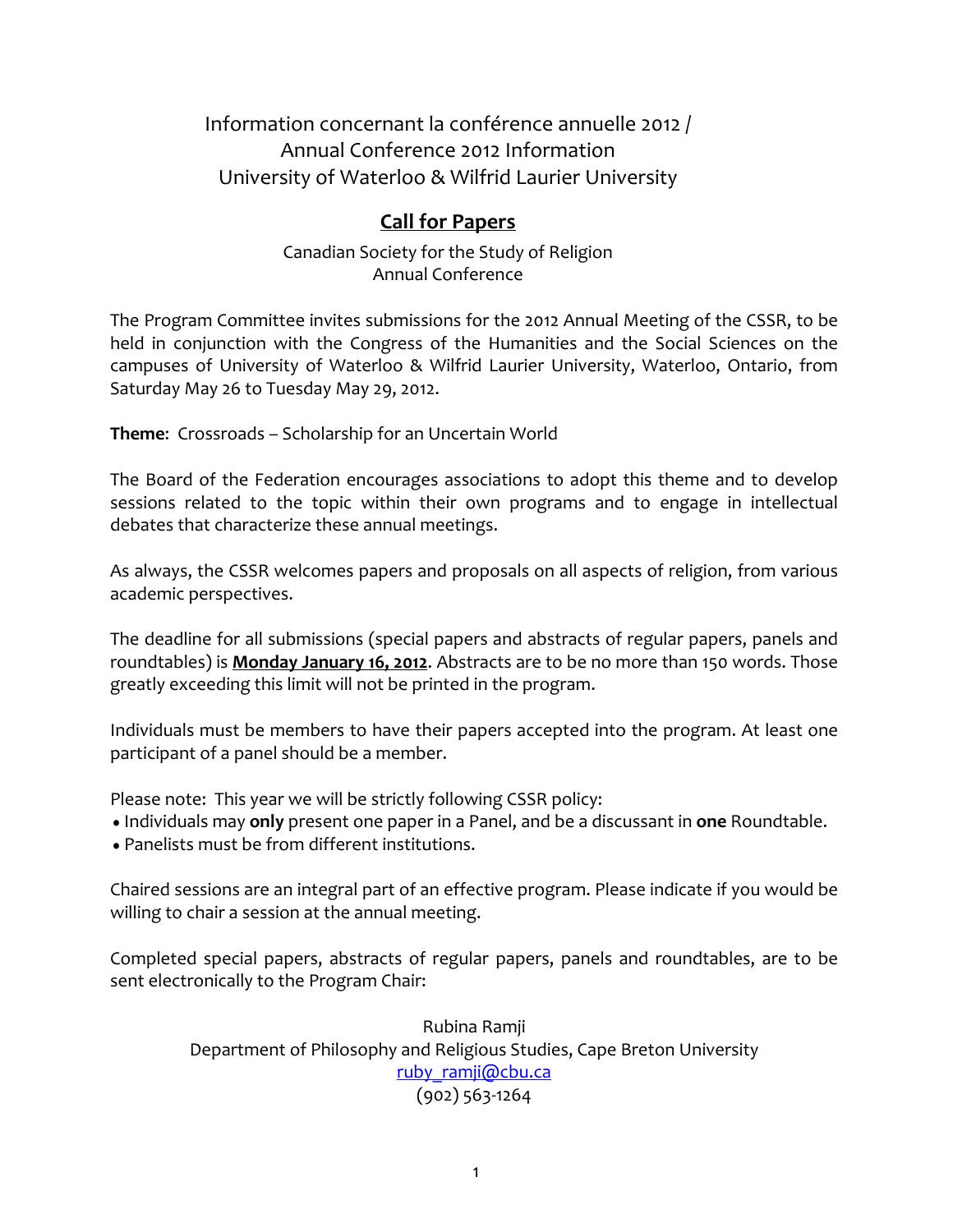\*\* Please include the following information with your **electronic submission**: last name, first name, institutional affiliation, title of paper, abstract, mailing address, phone numbers(s), fax number, and e-mail address. As well, please make sure to indicate your audio-visual needs, if any.

Submissions for the CSSR Annual Meeting may be of four types.

#### *a.#Special#Papers*

In order to effect a more full discussion of complete studies by Society members, blocks of time may be set aside for the presentation of, responses to, and discussion of "special" or "major" papers. A special paper may be grounded in a special field, but it should address matters important to all students of religion. In order to be considered, a complete version of the paper together with an abstract is to be submitted by January 16, 2012.

### *b.#Regular#Papers*

The Committee invites proposals for presentations of works in progress and shorter scholarly papers for presentation. Normally, the time for actual delivery is twenty minutes, with ten minutes for questions and discussion. A 150 (maximum) word abstract should be submitted by January 16, 2012. All audio-visual needs must be clearly noted with your initial submission. Abstracts should include some background to the topic you are proposing, a statement of methodology and an indication of your argument.

#### *c.#Panels*

The Committee encourages proposals for panels, workshops and seminars. The organizer is responsible for setting the topic and involving the participants in a maximum three hour block of time (two sessions of an hour and a half each). An abstract(s) as above, together with the names and institutional affiliations of the participants, audio-visual needs, and the name of a Chair (who should not be making a presentation) is to be submitted by January 16, 2012. Panel organizers should submit both the panel abstract and the individual paper abstracts as one package. Panel organizers are expected to coordinate communication between members of the panel(s) and the Program Chair.

## *d.#Roundtables*

The Roundtable format usually focuses on a particular issue, book, or the body of work of an individual. It consists of four (or more) short presentations followed by discussion, both with the roundtable members and audience members. As with the panel, the organizer is responsible for submitting an abstract for the Roundtable which includes the names and institutional affiliations of the participants, equipment needs, and the name of the Chair (who may also be a participant).

**IMPORTANT NOTES:**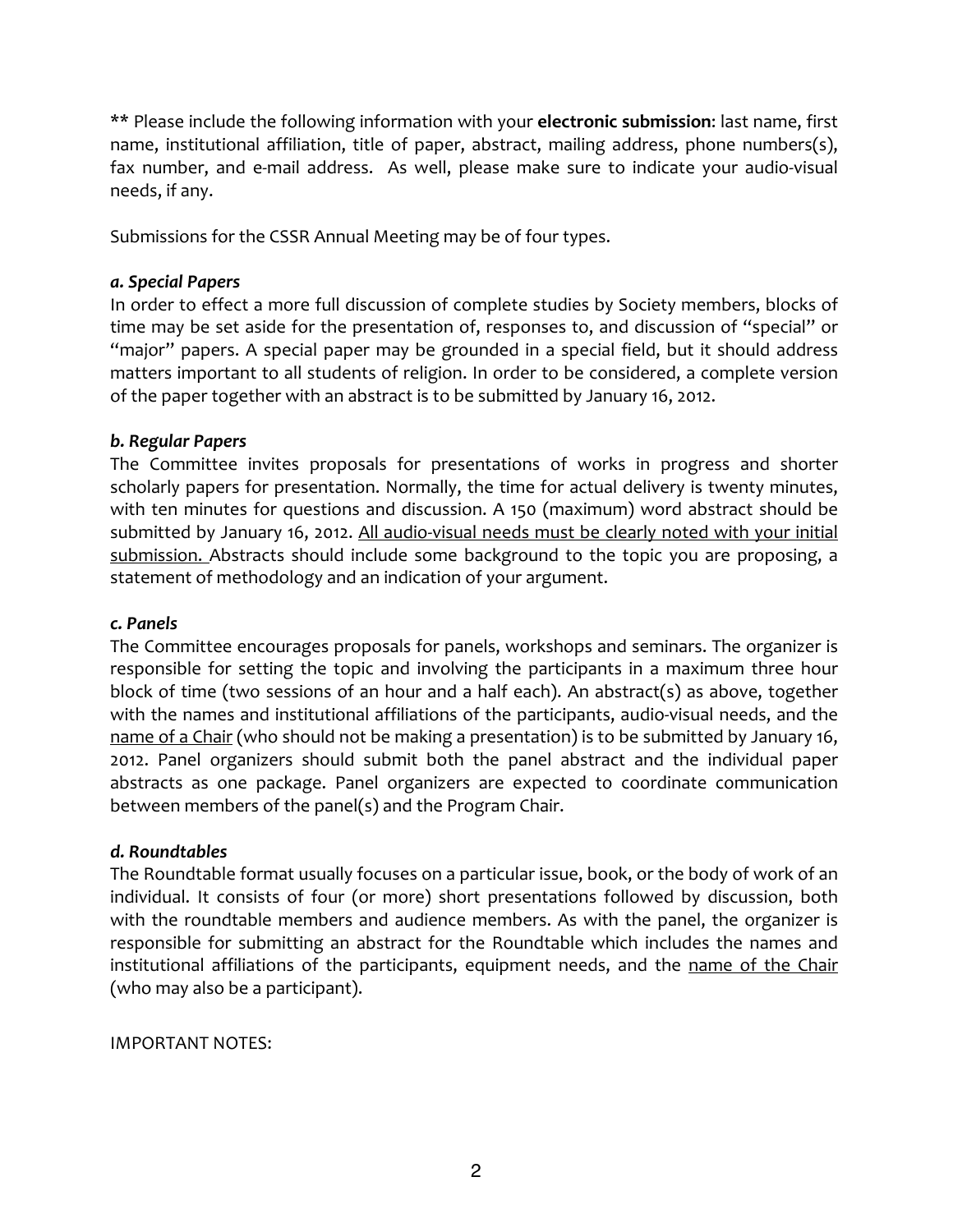- 1. The CSSR strongly discourages panel presentations of more than three papers as it inhibits discussion. Presentations of more than 3 papers should use the Roundtable format.
- 2. Requests to present on specific dates MUST accompany the initial proposal. Date changes cannot be made to the program once it has been circulated.
- 3. Joint proposals (two societies combining their efforts) should be submitted to both societies for approval.
- 4. Acceptance of proposals will be done via e-mail, and Panel/Roundtable organizers will be responsible for informing their presenters. Members who require a 'hard copy' acceptance of their proposal for funding purposes may request one from the Program Chair.
- 5. Multiple presentations are not permitted. However, a participant is permitted to present **one** regular paper/panel presentation and **one** roundtable presentation.

# ☼☼☼☼☼

## **Invitation à proposer une communication**

La Société canadienne pour l'étude de la religion (SCÉR) Conférence annuelle, 2012

Le comité de programme de la Société canadienne pour l'étude de la religion vous invite à lui envoyer des propositions de communication pour sa prochaine conférence annuelle. Cette année nous serons accueillis par l'Université de Waterloo et l'Université Wilfrid Laurier du 26 au 29 mai, à Waterloo.

Comme **thème principal du congrès de 2012**, le Conseil de la Fédération a adopté : À la croisée des chemins – Le savoir face à un monde incertain.

Le Congrès est la plus grande conférence interdisciplinaire du genre, qui nous encourage à penser « le savoir branché » tout en reconnaissant que les idées mondiales doivent être assorties de valeurs mondiales.

Nous espérons que le Congrès 2012 vous donnera l'occasion de participer à des débats intellectuels comme ceux qui ont fini par caractériser nos assemblées annuelles.

Vous noterez que, conformément à sa politique habituelle, la SCÉR accepte des propositions de communication portant sur n'importe quel aspect de la religion, mais uniquement à visée académique.

La date limite pour soumettre un résumé de 150 mots (maximum) de toutes les propositions (conférence, communication ordinaire, séminaire ou atelier, table ronde) est le 16 janvier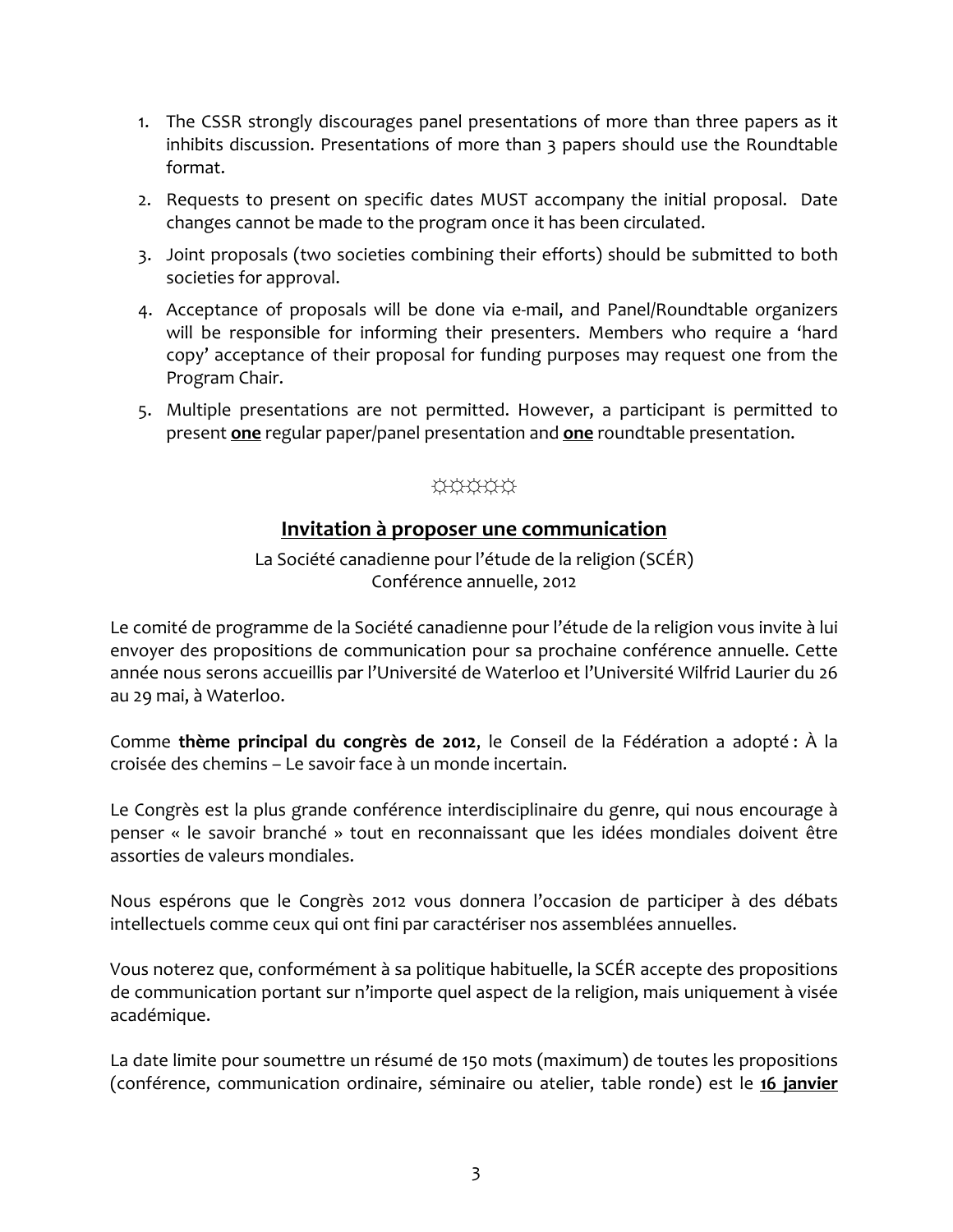2012. Les résumés qui dépasseront largement la limite de 150 mots ne seront pas publiés dans le programme.

Vous devez être membre de la Société pour proposer une communication, et dans le cas d'un séminaire ou d'une table ronde un des participants doit être membre. Nous avons besoin aussi de personnes qui accepteraient de présider l'une ou l'autre session de cette rencontre; svp, veuillez nous indiquer si vous êtes disposé à le faire.

Vous voudrez bien envoyer le texte complet de votre proposition de conférence, le résumé de votre communication, d'un séminaire ou d'une table ronde à la présidente du comité du programme:

### Rubina Ramji Department of Philosophy and Religious Studies, Cape Breton University ruby\_ramji@cbu.ca  $(902)$  563-1264

\*\* Nous vous encourageons à envoyer votre proposition en document attaché par courrier **électronique.** Avec toute proposition, veuillez inclure les informations suivantes : Nom, prénom, affiliation institutionnelle, résumé, besoin en audio-visuel, adresse postale, numéro(s) de téléphone, de télécopieur, et courrier électronique.

Quatre types de propositions sont recevables lors de ce congrès :

## *a.#La#conférence*":"

Afin de permettre un débat plus en profondeur concernant des recherches d'envergure réalisées par nos membres, des périodes peuvent être réservées à la présentation de communications plus longues avec répondants et discussion. Bien qu'appuyé sur une expertise précise, ce type de communication devrait éviter une trop grande spécialisation et déboucher sur des questions générales susceptibles d'intéresser un plus grand public. Pour qu'une telle conférence puisse être organisée, il faut que le texte complet de la conférence nous soit soumis avant le 16 janvier 2012, de même qu'un résumé de cette conférence.

## *b. La communication ordinaire :*

Le comité vous invite à proposer une brève communication faisant état de travaux en voie de réalisation ou portant sur tout autre sujet spécialisé. L'exposé est normalement de vingt minutes, et est suivi de dix minutes de questions et discussions. Il faut à cet effet soumettre un résumé de 150 mots (maximum) avant le 16 janvier 2012. Ce résumé doit préciser le thème abordé, inclure des éléments de méthodologie et donner une première idée de votre argumentation. Vous devez immédiatement signaler si vous aurez besoin d'appareils audiovisuels."

#### *c.#Le#séminaire#ou#l'atelier*":"